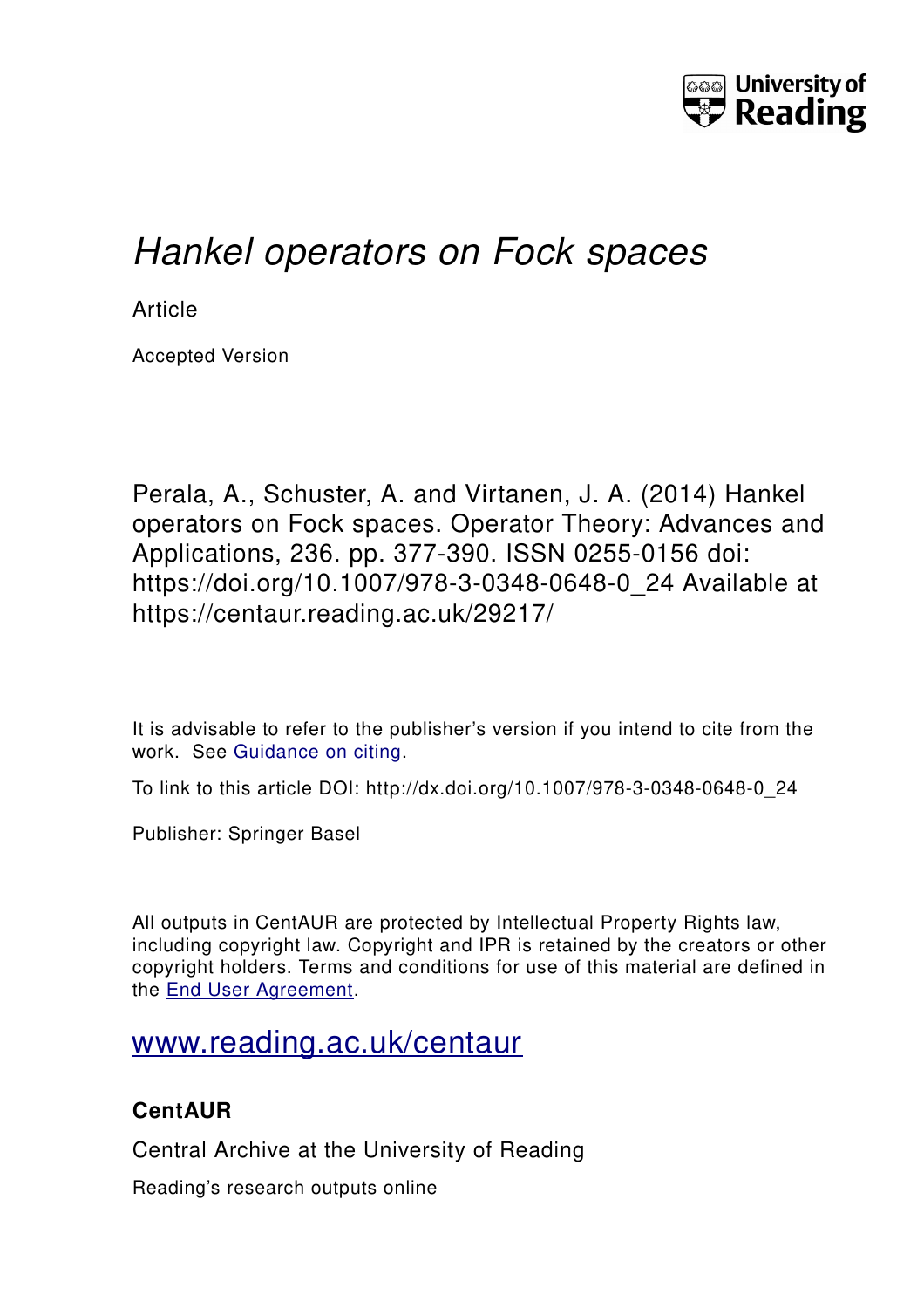### Hankel operators on Fock spaces

A. Perälä, A. Schuster and J. A. Virtanen

**Abstract.** We study Hankel operators on the weighted Fock spaces  $F_{\gamma}^p$ . The boundedness and compactness of these operators are characterized in terms of  $BMO$  and  $VMO$ , respectively. Along the way, we also study Berezin transform and harmonic conjugates on the plane. Our results are analogous to Zhu's characterization of bounded and compact Hankel operators on Bergman spaces of the unit disk.

Mathematics Subject Classification (2000). Primary 47B35; Secondary 30H20, 30H35.

Keywords. Hankel operators, Fock spaces, boundedness, compactness.

#### 1. Introduction

Hankel operators have been studied for several decades in the setting of various analytic function spaces. Starting with Hankel matrices, which can be viewed as Hankel operators on Hardy spaces (see [9]), the field has expanded to Hankel operators on Bergman spaces, Dirichlet type spaces, Bergman and Hardy spaces of the unit ball in  $\mathbb{C}^n$ , of symmetric domains, and Fock spaces. In addition to being a beautiful and rapidly developing part of analysis, Hankel operators have a vast number of applications, which in the case of Hardy spaces are well known and recognized (see, e.g. [9]), while Hankel operators on Bergman and Fock spaces have found applications mainly in quantum mechanics.

We are interested in the basic properties of Hankel operators on Fock spaces, and in particular characterize their boundedness and compactness in terms of the (mean) oscillation of the generating symbols. In the Bergman space setting one is led to the space of bounded mean oscillation  $BMO_{\partial}^p$  and the space of vanishing mean oscillation  $VMO_{\partial}^p$  with respect to the Bergman metric. Due to K. Zhu [12], a characterization of bounded and compact Hankel operators has been known for

The first author acknowledges support by the Academy of Finland project no. 75166001. The third author was supported by a Marie Curie International Outgoing Fellowship within the 7th European Community Framework Programme.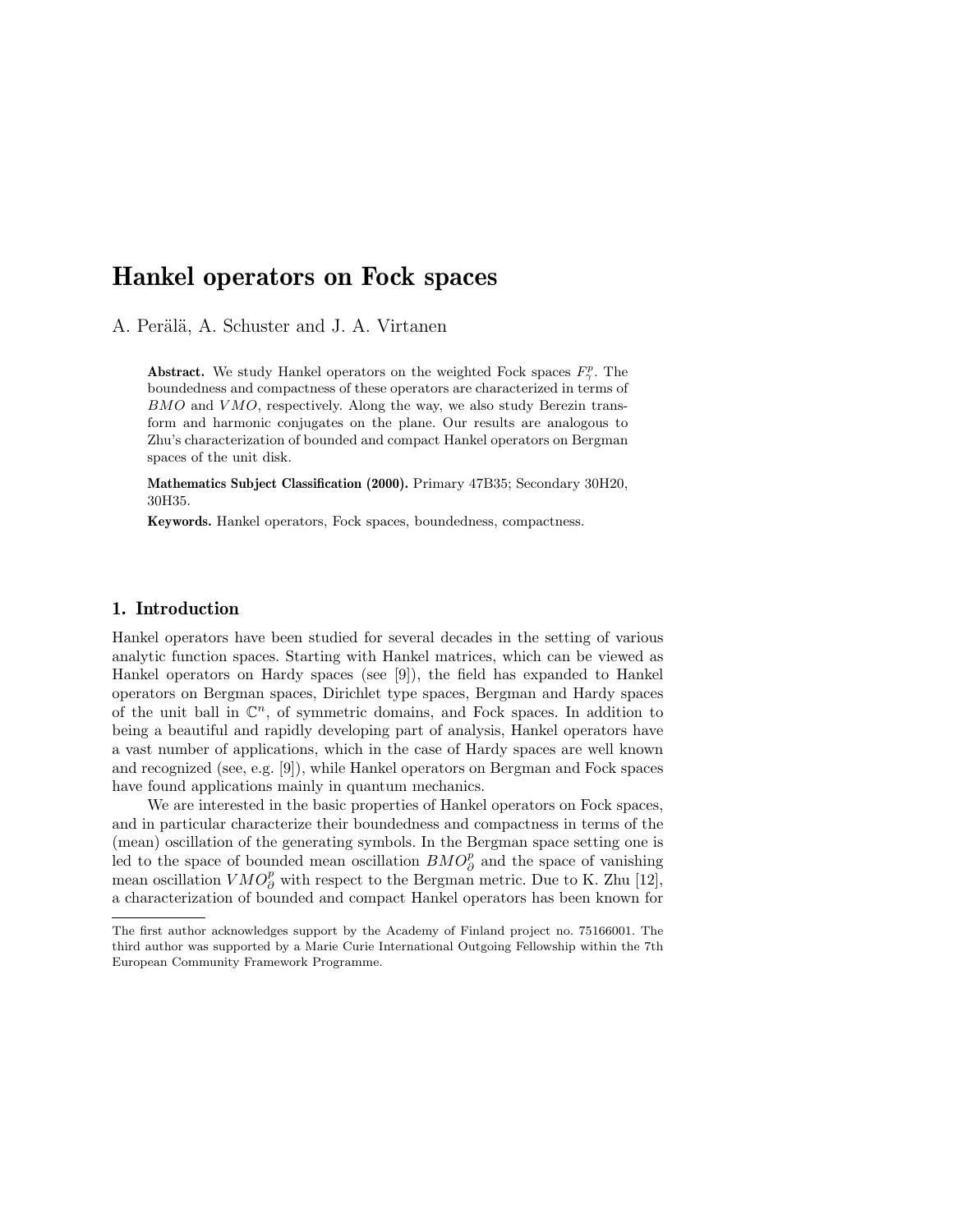two decades. It is natural to ask whether an analogous result carries over to Fock spaces. Indeed, the question was recently settled in [2] for the Hilbert Fock space  $F^2$ .

For a symbol f (satisfying suitable conditions), we define the Hankel operator  $H_f$  by

$$
H_f = (I - P)M_f,
$$

where P is a projection defined below in (1) and  $M_f$  is the operator of multiplication associated with f. In this paper we study Hankel operators on standard Fock spaces  $F^p_\gamma$  with  $1 \leq p < \infty$  and  $\gamma > 0$ . We will introduce spaces  $BMO^p$  and  $VMO<sup>p</sup>$  (in the Euclidean metric) and obtain useful characterizations for these spaces. We prove decomposition theorems similar to those in [11, 12]; in particular, we show that these spaces can be characterized in terms of certain Gaussian integrals, where  $\gamma > 0$  can be arbitrary.

Note that the John-Nirenberg theorem implies that the classical BMO and  $VMO$  spaces are independent of the parameter  $p$ . However, as in the case of the Bergman metric, the spaces  $BMO^p$  and  $VMO^p$  presented here depend on p.

#### 2. The weighted Fock spaces

We will use the definitions from [7]. Let  $\gamma > 0$  and  $1 \leq p < \infty$ . The weighted Fock space  $F^p_\gamma$  consists of entire functions f such that

$$
||f||_{p,\gamma}^p = \int_{\mathbb{C}} |f(z)|^p e^{-(\gamma p/2)|z|^2} dA(z) < \infty.
$$

Here  $dA(z) = dxdy$  is the standard Lebesgue area measure. Similarly, the space  $F_{\gamma}^{\infty}$  consists of those entire f, for which

$$
||f||_{\infty,\gamma} = \sup_{z \in \mathbb{C}} |f(z)|e^{-(\gamma/2)|z|^2}
$$

is finite. The respective Lebesgue  $L^p_\gamma$  spaces and their norms are defined in an obvious way.

It is known that  $F_{\gamma}^2$  is a Hilbert space with inner product

$$
\langle f,g\rangle=\int_{\mathbb C}f(z)\overline{g(z)}e^{-\gamma|z|^2}dA(z).
$$

REMARK. The point-evaluation functionals  $f \mapsto f(z)$  are bounded  $F_{\gamma}^p \to \mathbb{C}$  are bounded and hence  $F_{\gamma}^2$  is known to possess reproducing kernels  $K_z := K_z^{\gamma}$ ;  $f(z) =$  $\langle f, K_z \rangle$ .

One immediate corollary is that norm convergence implies locally uniform convergence. In other words, if  $f_n$  and f are in  $F_\gamma^p$  and  $||f_n - f||_{p,\gamma} \to 0$  as  $n \to \infty$ , then  $f_n(z) \to f(z)$  uniformly on each compact subset of C. Another corollary is that the space  $F_{\gamma}^{p}$  is *complete*; if  $\{f_{n}\}$  is a Cauchy sequence in norm, then  $f_{n} \to f$ in norm for some  $f \in F_{\gamma}^p$ .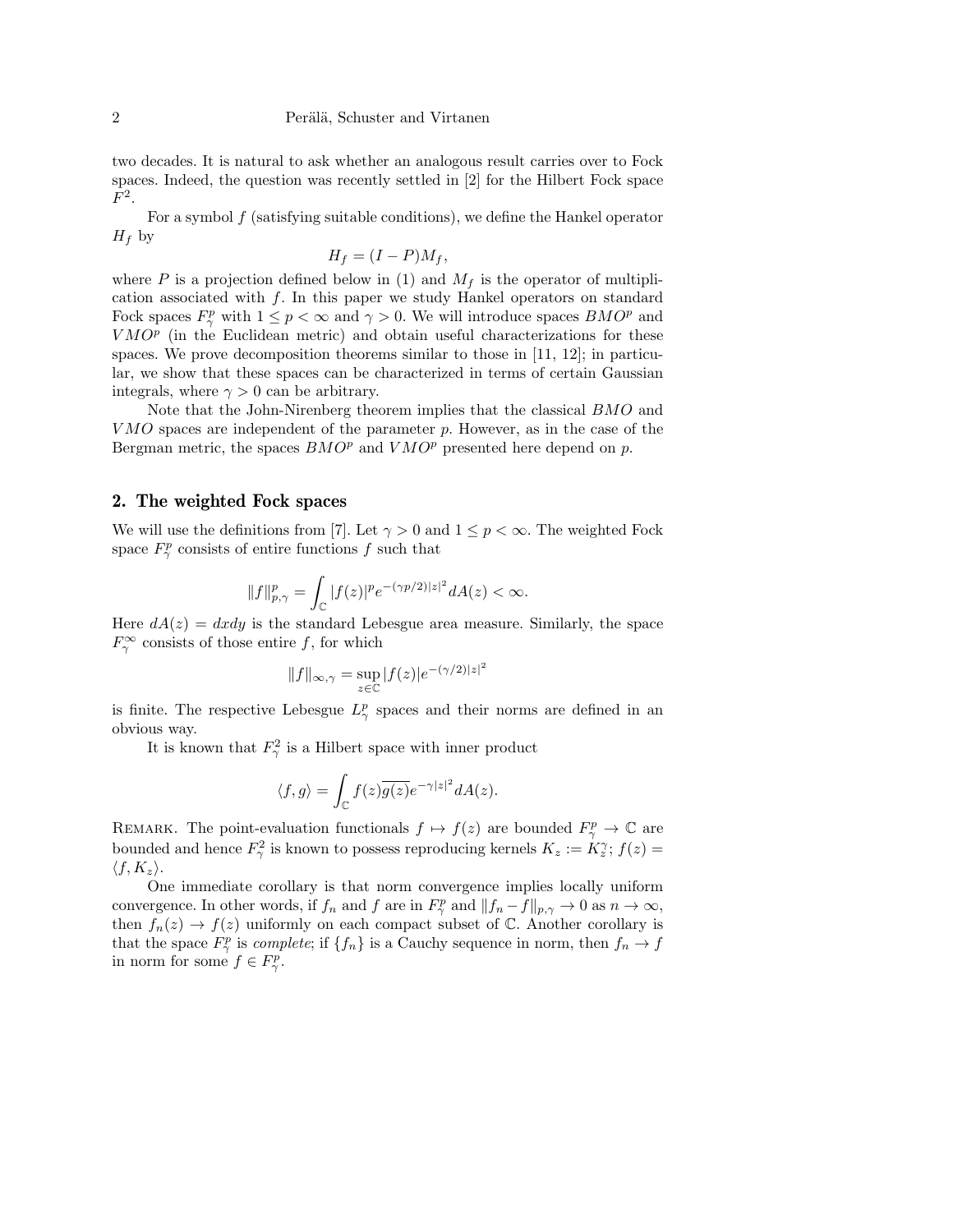The reproducing kernels  $K_z$  can be explicitly computed;  $K_z(w) = e^{\gamma \bar{z}w}$ . The Bergman projection  $P := P_\gamma$  is given by

$$
Pf(z) = \int_{\mathbb{C}} f(w)e^{\gamma z \bar{w}} e^{-\gamma |w|^2} dA(w).
$$
 (1)

It is known that  $P: L^p_\gamma \to F^p_\gamma$  is bounded for every  $\gamma > 0$  and  $p \in [1, \infty]$ . Proofs can be found in [5]. We will just write  $K_z$  and P, instead of  $K_z^{\gamma}$  and  $P_{\gamma}$ ; the parameter  $\gamma$  will be clear from context.

A measurable function f is said to belong to  $\tau^p = \tau^p_\gamma$  if and only if  $fK_z \in L^p_\gamma$ for every  $z \in \mathbb{C}$ . This requirement is natural, since linear combinations of the kernel functions form a dense subset of  $F^p_\gamma$ . Henceforth, we will usually assume  $f \in \tau^p$ .

#### 3. BMO and related spaces

For  $0 < r < \infty$ , let  $D(z, r)$  be the Euclidean disk of radius r and center z. For  $f \in L^1_{loc}, 0 < r < \infty, z \in \mathbb{C}$ , let

$$
\widehat{f}_r(z) = \frac{1}{\pi r^2} \int_{D(z,r)} f(w) dA(w).
$$

Fix  $0 < r < \infty$  and  $p \geq 1$ . Define  $BMO_r^p$  to be the set of  $L_{loc}^p$  integrable functions f such that

$$
||f||_{BMO_r^p} = \sup_{z \in \mathbb{C}} \left\{ \frac{1}{\pi r^2} \int_{D(z,r)} |f(w) - \hat{f}_r(z)|^p dA(w) \right\}^{\frac{1}{p}} < \infty.
$$

Let  $BO_r$  be the set of continuous functions in  $\mathbb C$  such that

$$
||f||_{BO_r} = \sup_{z \in \mathbb{C}} \omega_r(f) < \infty,
$$

where

$$
\omega_r(f)(z) = \sup_{w \in D(z,r)} |f(z) - f(w)|.
$$

Let  $BA_r^p$  be the set of functions  $f$  on  $\mathbb C$  such that  $\widehat{f}_r$  is bounded on  $\mathbb C$ .

LEMMA 3.1. Let  $f \in L_{loc}^p$ . Then  $f \in BMO_r^p$  if and only if there is a constant  $C > 0$  such that for every  $z \in \mathbb{C}$  there is a constant  $\lambda_z$  such that

$$
\frac{1}{\pi r^2} \int_{D(z,r)} |f(w) - \lambda_z|^p dA(w) \le C.
$$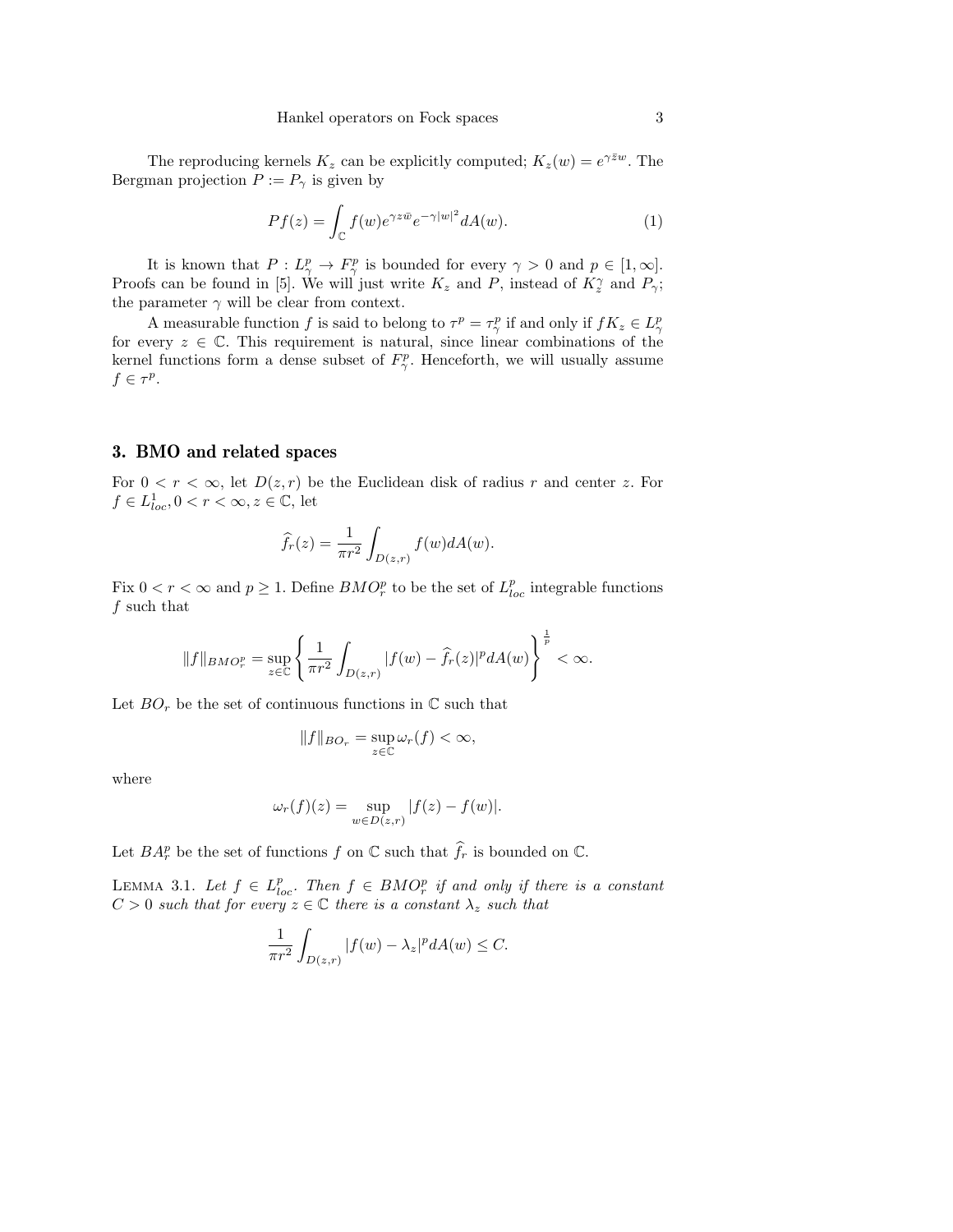*Proof.* For the proof of the forward direction, let  $\lambda_z = \hat{f}_r(z)$ . For the other direction, note that

$$
\left\{\frac{1}{\pi r^2} \int_{D(z,r)} |f(w) - \hat{f}_r(z)|^p dA(w)\right\}^{\frac{1}{p}}\n\leq \left\{\frac{1}{\pi r^2} \int_{D(z,r)} |f(w) - \lambda_z|^p dA(w)\right\}^{\frac{1}{p}}\n+ \left\{\frac{1}{\pi r^2} \int_{D(z,r)} |\lambda_z - \hat{f}_r(z)|^p dA(w)\right\}^{\frac{1}{p}}\n= \left\{\frac{1}{\pi r^2} \int_{D(z,r)} |f(w) - \lambda_z|^p dA(w)\right\}^{\frac{1}{p}} + |\lambda_z - \hat{f}_r(z)|.
$$

But

$$
|\lambda_z - \hat{f}_r(z)| = |\frac{1}{\pi r^2} \int_{D(z,r)} (f(w) - \lambda_z) dA(w)|
$$
  

$$
\leq \left\{ \frac{1}{\pi r^2} \int_{D(z,r)} |\lambda_z - f(w)|^p dA(w) \right\}^{\frac{1}{p}}
$$

Therefore

$$
\left\{\frac{1}{\pi r^2} \int_{D(z,r)} |f(w) - \hat{f}_r(z)|^p dA(w)\right\}^{\frac{1}{p}} \leq 2 \left\{\frac{1}{\pi r^2} \int_{D(z,r)} |\lambda_z - f(w)|^p dA(w)\right\}^{\frac{1}{p}}.
$$

LEMMA 3.2. Let  $s > r > 0$ . Then  $BMO_s^p \subset BMO_r^p$ .

*Proof.* Suppose  $f \in BMO_s^p$  so that for every  $z \in \mathbb{C}$  we have  $\lambda_z \in \mathbb{C}$  such that

$$
\sup_{z \in \mathbb{C}} \frac{1}{\pi s^2} \int_{D(z,s)} |f(w) - \lambda_z|^p dA(w) = C < \infty.
$$

Now

$$
\frac{1}{\pi r^2} \int_{D(z,r)} |f(w) - \lambda_z|^p dA(w)
$$
  

$$
\leq \frac{s^2}{r^2} \frac{1}{\pi s^2} \int_{D(z,s)} |f(w) - \lambda_z|^p dA(w)
$$
  

$$
\leq C \frac{s^2}{r^2}
$$

for every  $z \in \mathbb{C}$ .

LEMMA 3.3.  $BO_r$  is independent of r.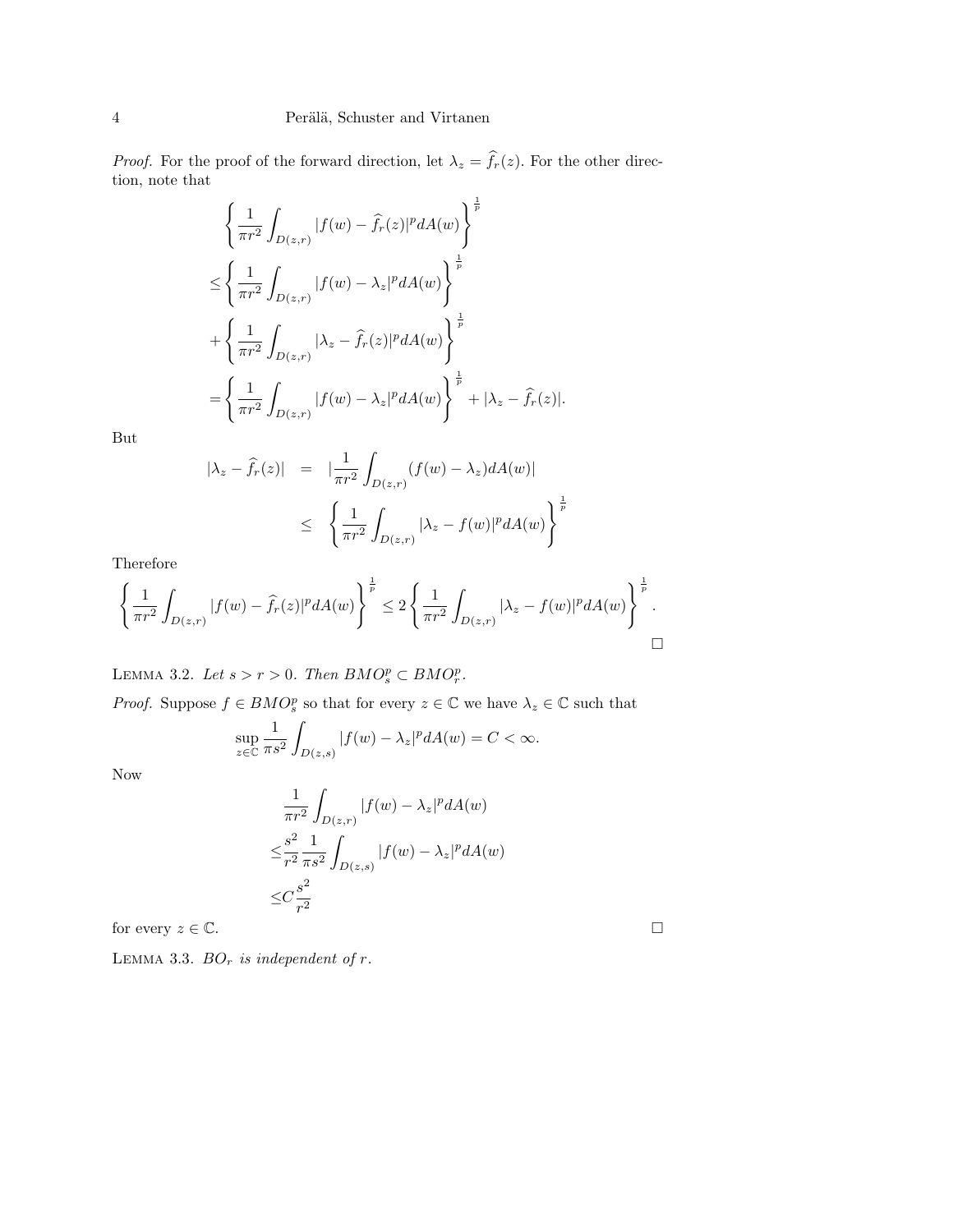*Proof.* Let  $r < s$ . Then  $||f||_{BO_r} \le ||f||_{BO_s}$ .

Choose  $N \in \mathbb{N}$  such that for any  $w \in D(0, s)$ , there exists a path  $\{0 =$  $z_1, z_2, \ldots, z_N = w$  in  $D(0, s)$  such that  $|z_{i-1} - z_i| < r$ . Let now  $z \in \mathbb{C}$ . Then for any  $w \in D(z, s)$ , we have a path  $\{z = \zeta_1, \zeta_2, \ldots, \zeta_N = w\}$ , where  $\zeta_i = z_i + z$ , and  $|\zeta_{i-1} - \zeta_i| < r$ . Therefore

$$
|f(z) - f(w)| \leq \sum_{i=1}^{N} |f(\zeta_{i-1}) - f(\zeta_i)| \leq N \sup \{w_r(f)(\zeta_i) : i\} \leq N \|f\|_{BO_r}.
$$

We now take the supremum over all  $w \in D(z, r)$  and then over all  $z \in \mathbb{C}$  to obtain the desired result.  $\Box$ 

By the above lemma, we shall now refer to  $BO = BO_1$ .

LEMMA 3.4. Let f be a continuous function on  $\mathbb{C}$ . Then  $f \in BO$  if and only if there is a constant  $C > 0$  such that

$$
|f(z) - f(w)| \le C(|z - w| + 1)
$$

for all  $z, w \in \mathbb{C}$ .

Proof. The backward direction is obviously true. For the forward direction, let  $w, z \in \mathbb{C}$ . If  $f \in BO$ , then

$$
C \ge \sup_{\alpha \in \mathbb{C}} \omega_1(f)(\alpha) = \sup_{\alpha \in \mathbb{C}} \sup_{w \in D(\alpha,\beta) < 1} |f(\alpha) - f(\beta)|.
$$

In other words, if  $|z - w| \leq 1$ , then  $|f(z) - f(w)| \leq C \leq C(|z - w| + 1)$ . Suppose now that  $|z - w| > 1$ . Let  $N = [z - w] + 1$ , where [x] is the greatest integer less than or equal to x. Let  $z_0 = z$ ,  $z_1$  be the point a distance of  $|z - w|/N$  along the line from z to w. Let  $z_2$  be the point a distance of  $|z-w|/N$  along the line from  $z_1$  to w, and so on, until  $z_N = w$ . Then

$$
|f(z) - f(w)| \le \sum_{i=1}^{N} |f(z_{i-1}) - f(z_i)| \le N \|f\|_{BO} \le \|f\|_{BO} (|z - w| + 1).
$$

Let  $BA_r^p$  denote the space of all functions  $f$  on  $\mathbb C$  such that

$$
||f||_{BA_r^p} = \sup_{z \in \mathbb{C}} \left\{ \widehat{|f|^p}_r(z) \right\}^{\frac{1}{p}} < \infty.
$$

In other words,  $f \in BA_r^p$  if

$$
\frac{1}{\pi r^2} \int_{D(z,r)} |f(w)|^p dA(w)
$$

is bounded independently of  $z \in \mathbb{C}$ . The notion of  $BA_r^p$  is closely related to Carleson measures on Fock spaces, see [7], or [10] for more generality.

LEMMA 3.5. Let  $r > 0$ . Then  $f \in BA_r^p$  if and only if  $M_f : F_\gamma^p \to L_\gamma^p$  is bounded.

 $\Box$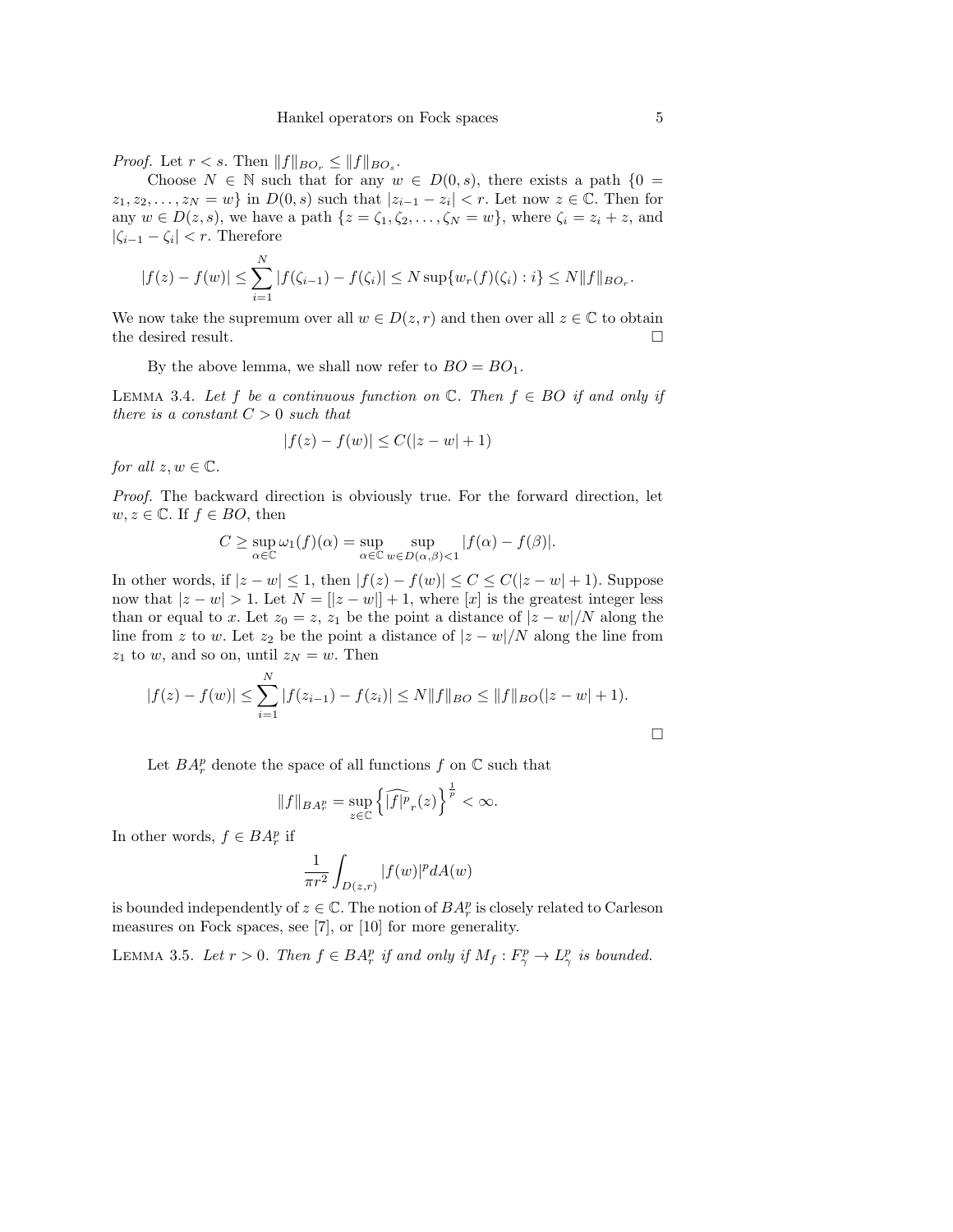*Proof.* Let  $d\mu(w) = |f(w)|^p dA(w)$ . Then

$$
\left\{\widehat{|f|^p}_r(z)\right\} = \frac{1}{\pi r^2} \int_{D(z,r)} |f(w)|^p dA(w).
$$

Then

$$
\mu(D(z,r)) = \int_{D(z,r)} d\mu(w) = \int_{D(z,r)} |f(w)|^p dA(w).
$$

Of course this implies that  $\mu$  is a Carleson measure if and only if  $f \in BA_r^p$ . But this means

$$
\int_{\mathbb{C}} |g(w)|^p e^{-(\gamma p/2)|w|^2} |f(w)|^p dA(w)
$$
  
= 
$$
\int_{\mathbb{C}} |g(w)|^p e^{-(\gamma p/2)|w|^2} d\mu(w)
$$
  

$$
\leq C \int_{\mathbb{C}} |g(w)|^p e^{-(\gamma p/2)|w|^2} dA(w)
$$

for all  $g \in F_{\gamma}^p$ . In other words,  $M_f: F_{\gamma}^p \to L_{\gamma}^p$  is bounded.

LEMMA 3.6. If  $f \in BMO_{2r}^p$ , then  $\widehat{f}_r \in BO_r$ . *Proof.* Let  $f \in BMO_{2r}^p$ , and suppose  $|w - z| \leq r$ . Then

$$
|\hat{f}_r(z) - \hat{f}_r(w)| \leq |\hat{f}_r(z) - \hat{f}_{2r}(z)| + |\hat{f}_{2r}(z) - \hat{f}_r(w)|
$$
  
\n
$$
= \left| \frac{1}{\pi r^2} \int_{D(z,r)} f(u) dA(u) - \frac{1}{\pi r^2} \int_{D(z,r)} \hat{f}_{2r}(z) dA(u) \right|
$$
  
\n
$$
+ \left| \frac{1}{\pi r^2} \int_{D(w,r)} f(u) dA(u) - \frac{1}{\pi r^2} \int_{D(w,r)} \hat{f}_{2r}(z) dA(u) \right|
$$
  
\n
$$
\leq \frac{1}{\pi r^2} \int_{D(z,r)} |f(u) - \hat{f}_{2r}(z)| dA(u)
$$
  
\n
$$
+ \frac{1}{\pi r^2} \int_{D(w,r)} |f(u) - \hat{f}_{2r}(z)| dA(u)
$$
  
\n
$$
\leq 4 \frac{1}{4\pi r^2} \int_{D(z,2r)} |f(u) - \hat{f}_{2r}(z)| dA(u)
$$
  
\n
$$
+ 4 \frac{1}{4\pi r^2} \int_{D(z,2r)} |f(u) - \hat{f}_{2r}(z)| dA(u)
$$
  
\n
$$
\leq 4 \left\{ \frac{1}{\pi 4r^2} \int_{D(z,2r)} |f(u) - \hat{f}_{2r}(z)|^p dA(u) \right\}^{\frac{1}{p}}
$$
  
\n
$$
+ 4 \left\{ \frac{1}{\pi 4r^2} \int_{D(z,2r)} |f(u) - \hat{f}_{2r}(z)|^p dA(u) \right\}^{\frac{1}{p}}
$$
  
\n
$$
\leq 8 ||f||_{BMO_{2r}^p}.
$$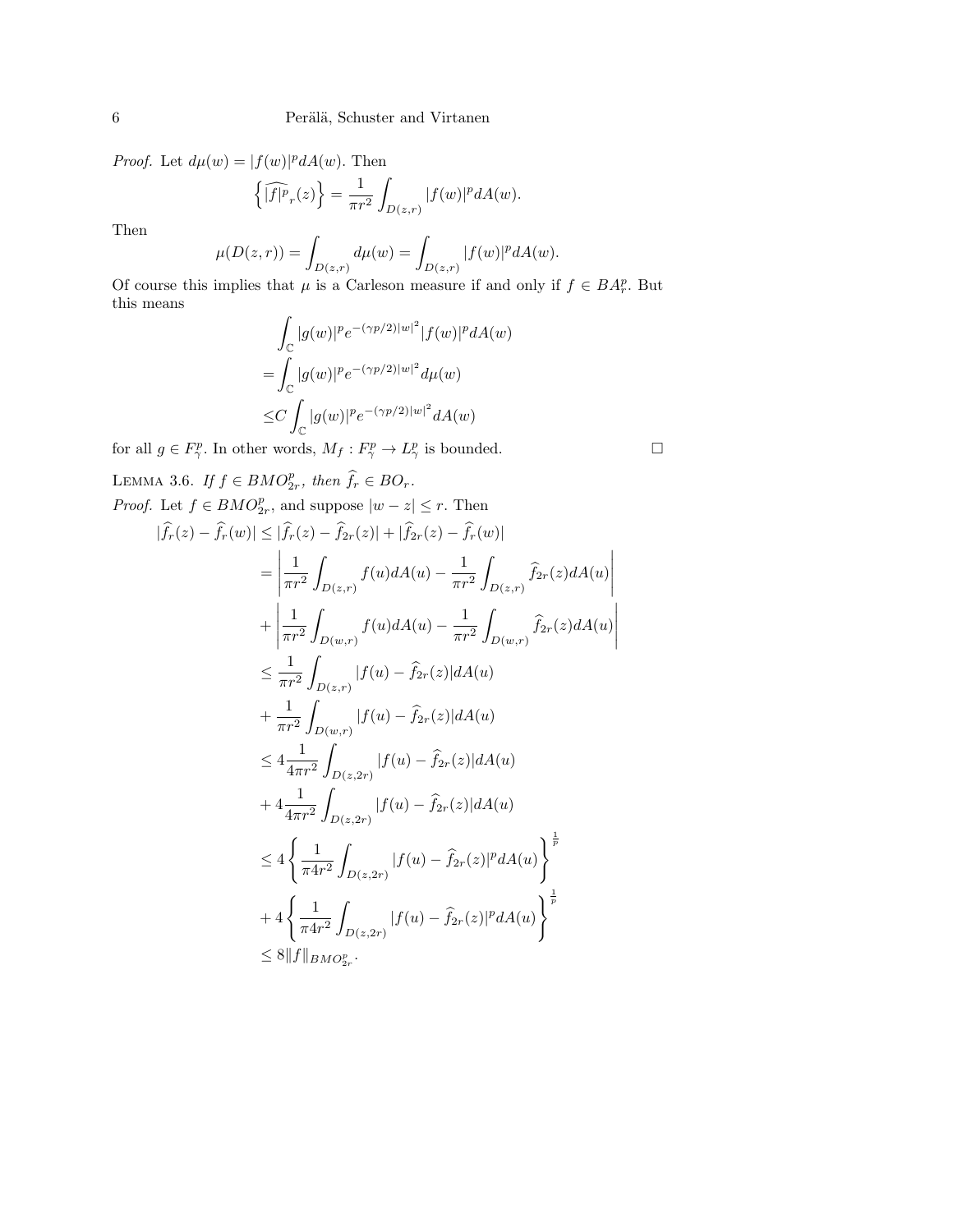The fourth line follows from the fact that  $D(z, r) \subset D(z, 2r)$  and  $D(w, r) \subset D(z, r)$ and the fifth follows from Hölder's inequality.  $\Box$ 

Let  $k_z = K_z / ||K_z||_{2,\gamma}$ , so that  $k_z(w) = e^{\gamma \bar{z}w - (\gamma/2)|z|^2}$  denote the normalized reproducing kernel of  $F_{\gamma}^2$ . An easy calculation reveals that  $k_z = k_z^{\gamma}$  is a unit vector on  $F^p_\gamma$  for every  $p \in [1, \infty)$ .

The Berezin transform (or the heat-transform) of a function  $f$  is given by

$$
B_{\gamma}f(z) = \int_{\mathbb{C}} f(w)|k_z^{\gamma}(w)|^2 e^{-\gamma|w|^2} dA(w).
$$

We will omit the  $\gamma$ , when it is clear form the context. In this case we just write  $Bf$ .

LEMMA 3.7. Let  $f \in \tau^p$ . Then the following are equivalent.  $(1)$   $f \in BA_r^p$ ; r

(2)  $\sup_{z \in \mathbb{C}} \int_{\mathbb{C}} |f(z-w)|^p e^{-\gamma |w|^2} dA(w) \leq C$  for some  $\gamma > 0$ ; (3)  $\sup_{z \in \mathbb{C}} \int_{\mathbb{C}} |f(z-w)|^p e^{-\gamma |w|^2} dA(w) \leq C$  for all  $\gamma > 0$ .

*Proof.* By the definition of  $BA_r^p$ ,  $f \in BA_r^p$  if and only if  $\int_{D(z,r)} |f(w)|^p dA(w) \leq C$ if and only if  $|f|^p dA$  is a Carleson measure for  $F_\gamma^2$  for some (and thus for every)  $\gamma > 0$  if and only if the Berezin transform  $B_{\gamma} |f|^{p}$  is bounded. But

$$
B_{\gamma}|f|^{p}(z) = \int_{\mathbb{C}} |k_{z}(w)|^{2} e^{-\gamma|w|^{2}} |f(w)|^{p} dA(w)
$$
  
\n
$$
= \int_{\mathbb{C}} e^{-\gamma|z|^{2} + 2\gamma \Re \overline{z}w - \gamma|w|^{2}} |f(w)|^{p} dA(w)
$$
  
\n
$$
= \int_{\mathbb{C}} e^{-\gamma|z-w|^{2}} |f(w)|^{p} dA(w)
$$
  
\n
$$
= \int_{\mathbb{C}} e^{-\gamma|w|^{2}} |f(z-w)|^{p} dA(w).
$$

 $\Box$ 

Note that by Lemmas 3.3 and 3.5, both  $BO<sub>r</sub>$  and  $BA<sup>p</sup><sub>r</sub>$  are independent of r. In fact, if we combine Lemmas 3.5 and 3.7, we obtain the following lemma.

LEMMA 3.8. Let  $f \in \tau^p$ . The following conditions are equivalent: (1)  $f \in BA_r^p$ ; (2)  $\sup_{z \in \mathbb{C}} \int_{\mathbb{C}} |f(z-w)|^p e^{-\gamma |w|^2} dA(w) < \infty$  for some (and thus all)  $\gamma > 0$ ; (3)  $M_f: F_\gamma^p \to L_\gamma^p$  is bounded.

LEMMA 3.9. If  $f \in BMO_{2r}^p$ , then  $f - \hat{f}_r \in BA^p$ .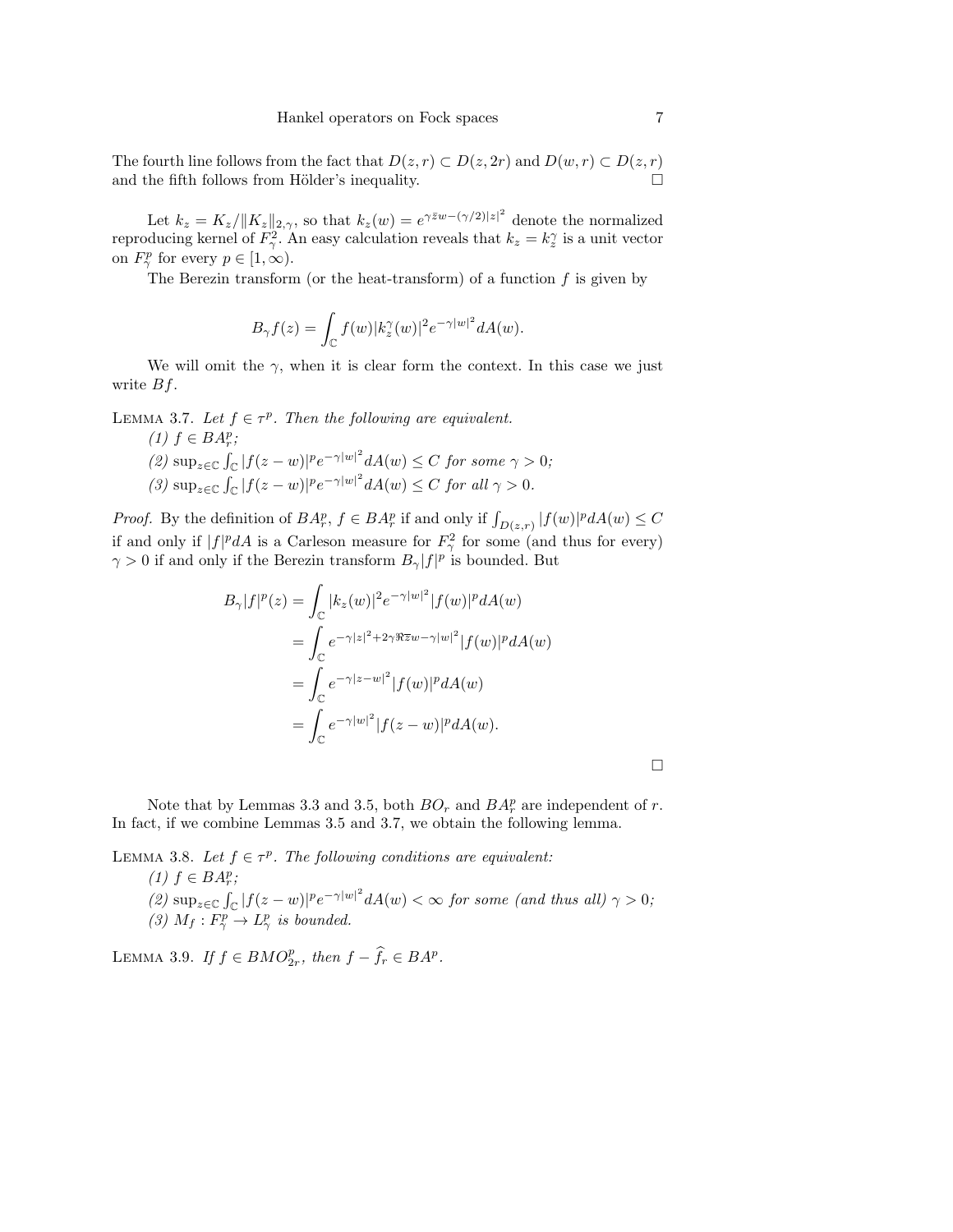*Proof.* By assumption and Lemma 3.2,  $f \in BMO_r^p$ . Let  $g = f - \hat{f}_r$ . Then

$$
\left\{\widehat{|g|^p}_r(z)\right\}^{\frac{1}{p}} = \left\{\frac{1}{\pi r^2} \int_{D(z,r)} |f(u) - \widehat{f}_r(u)|^p dA(u)\right\}^{\frac{1}{p}}
$$
  

$$
\leq \left\{\frac{1}{\pi r^2} \int_{D(z,r)} |f(u) - \widehat{f}_r(z)|^p dA(u)\right\}^{\frac{1}{p}}
$$
  

$$
+ \left\{\frac{1}{\pi r^2} \int_{D(z,r)} |\widehat{f}_r(z) - \widehat{f}_r(u)|^p dA(u)\right\}^{\frac{1}{p}}
$$
  

$$
\leq ||f||_{BMO_r^p} + \omega_r(\widehat{f}_r)(z).
$$

 $\Box$ 

LEMMA 3.10. Let  $r > 0$ . Then

 $BMO_r^p \subset BO_r + BA_r^p$ .

*Proof.* Let  $r = 2s$  and  $f \in BMO_r^p = BMO_{2s}^p$ . Then Lemmas 3.6 and 3.9 imply that  $\hat{f}_s \in BO_s$  and  $f - \hat{f}_s \in BA_s^p$ . Therefore,  $f = \hat{f}_s + f - \hat{f}_s \in BO_s + BA_s^p =$  $BO_r + BA_r^p.$ 

LEMMA 3.11. If  $f \in BMO_r^p$ , then

$$
\int_{\mathbb{C}} |f(z - w) - B_{\gamma} f(z)|^p e^{-\gamma |w|^2} dA(w) \le C
$$

for all  $z \in \mathbb{C}$  and  $\gamma > 0$ .

*Proof.* By Lemma 3.10, it is enough to show the inequality holds for  $f \in BA^p$  and  $f \in BO$ . Suppose first that  $f \in BA^p$ . By Hölder,

$$
|B_{\gamma}f(z)| \leq C \left\{ \int_{\mathbb{C}} |f(z-w)|^p e^{-\gamma |w|^2} dA(w) \right\}^{\frac{1}{p}}.
$$

Therefore

$$
\left\{\int_{\mathbb{C}}|f(z-w)-B_{\gamma}f(z)|^{p}e^{-\gamma|w|^{2}}dA(w)\right\}^{\frac{1}{p}}
$$
  

$$
\leq \left\{\int_{\mathbb{C}}|f(z-w)|^{p}e^{-\gamma|w|^{2}}dA(w)\right\}^{\frac{1}{p}}+|B_{\gamma}f(z)|
$$
  

$$
\leq (1+C')\left\{\int_{\mathbb{C}}|f(z-w)|^{p}e^{-\gamma|w|^{2}}dA(w)\right\}^{\frac{1}{p}}\leq C,
$$

where the last inequality follows from Lemma 3.7.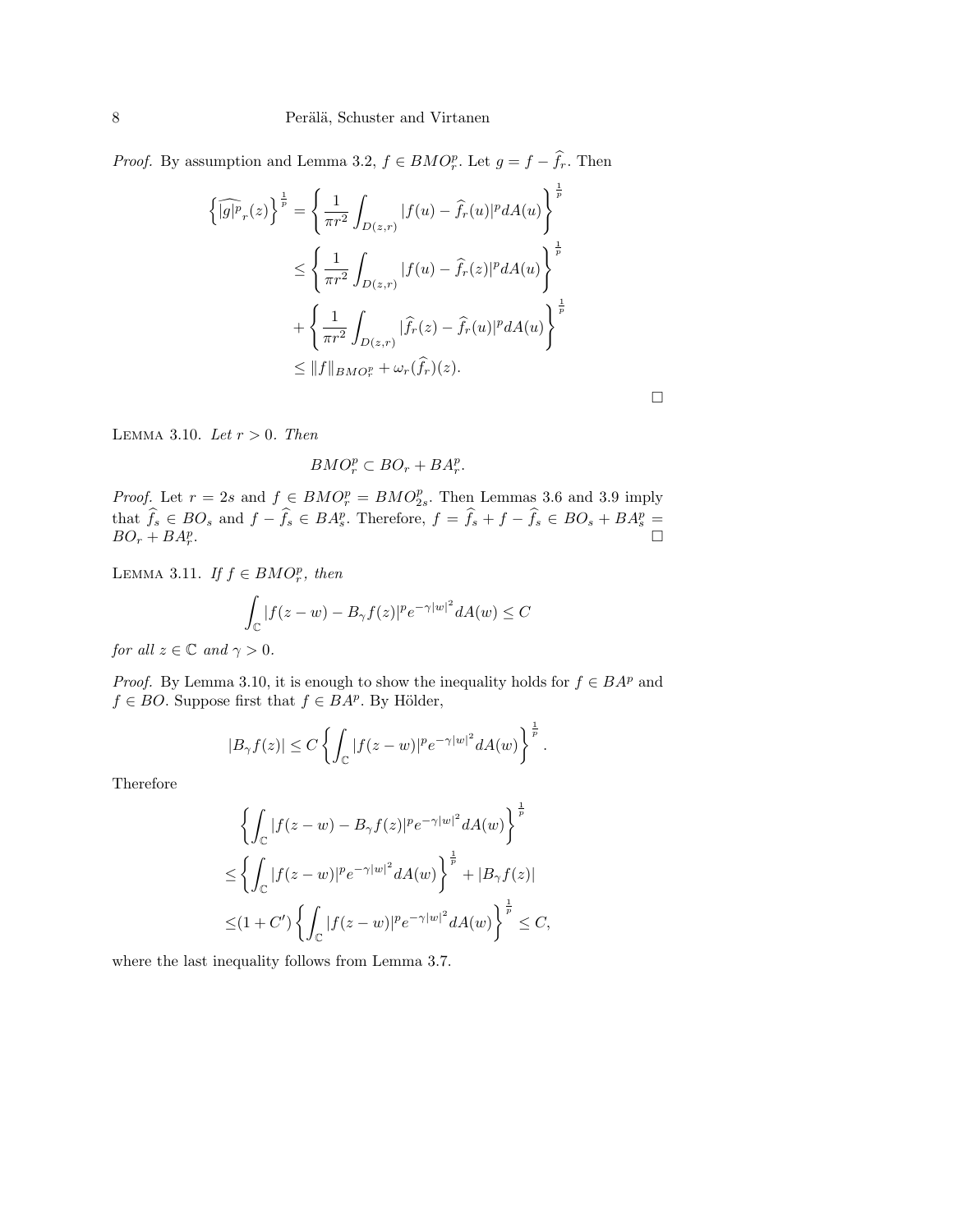Suppose next that  $f \in BO$ . Then

$$
\int_{\mathbb{C}} |f(z-w) - B_{\gamma}f(z)|^p e^{-\gamma|w|^2} dA(w)
$$
\n
$$
= \int_{\mathbb{C}} |f(z-w) - \int_{\mathbb{C}} f(z-u) e^{-\gamma|w|^2} dA(u)|^p e^{-\gamma|w|^2} dA(w)
$$
\n
$$
\leq C \int_{\mathbb{C}} \int_{\mathbb{C}} |f(z-w) - f(z-u)|^p e^{-\gamma|w|^2} dA(w) e^{-\gamma|u|^2} dA(u).
$$

Since  $f \in BO$ , Lemma 3.4 tells us that  $|f(z - w) - f(z - u)|^p \le C(|w - u| + 1)^p$ . Therefore, the last quantity in the last displayed equation is bounded above by

$$
C^2 \int_{\mathbb{C}} \int_{\mathbb{C}} (|u - w| + 1)^p e^{-\gamma |w|^2} dA(w) e^{-\gamma |w|^2} dA(u),
$$

which is a constant.  $\Box$ 

LEMMA 3.12. Suppose there exists  $\gamma > 0$  such that

$$
\int_{\mathbb{C}} |f(z - w) - B_{\gamma} f(z)|^{p} e^{-\gamma |w|^{2}} dA(w) \leq C
$$

for all  $z \in \mathbb{C}$ . Then  $f \in BMO_r^p$ .

*Proof.* Let  $z \in \mathbb{C}$  and fix  $\gamma > 0$ . Note that  $e^{-\gamma |z-w|^2} \geq c > 0$  for  $w \in D(z,r)$ . Therefore

$$
c \int_{D(z,r)} |f(w) - B_{\gamma}f(z)|^p dA(w)
$$
  
\n
$$
\leq \int_{D(z,r)} |f(w) - B_{\gamma}f(z)|^p e^{-\gamma |z-w|^2} dA(w)
$$
  
\n
$$
\leq \int_{\mathbb{C}} |f(w) - B_{\gamma}f(z)|^p e^{-\gamma |z-w|^2} dA(w)
$$
  
\n
$$
= \int_{\mathbb{C}} |f(z-w) - B_{\gamma}f(z)|^p e^{-\gamma |w|^2} dA(w) \leq C.
$$

The result then follows from an application of Lemma 3.1.  $\Box$ 

We now have proven that  $BMO_r^p$  is independent of r; in what follows, we will write  $BMO^p = BMO_1^p$ .

THEOREM 1. Let  $p \geq 1$ . Then the following are equivalent:

(1) 
$$
f \in BMO^p
$$
;  
\n(2)  $f \in BO + BA^p$ ;  
\n(3) 
$$
\sup_{z \in \mathbb{C}} \int_{\mathbb{C}} |f(z - w) - B_{\gamma} f(z)|^p e^{-\gamma |w|^2} dA(w) < \infty,
$$

for some  $\gamma > 0$ ;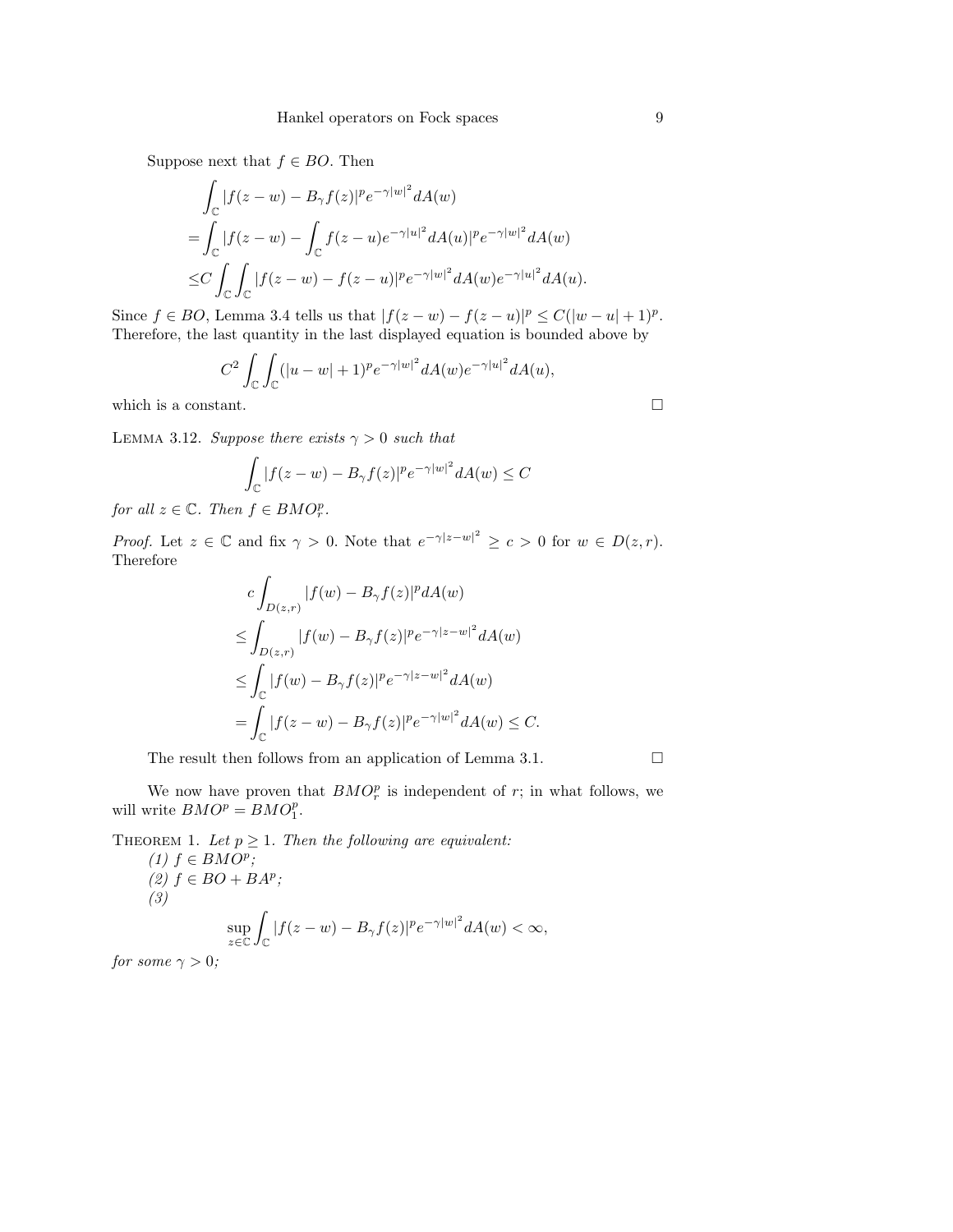$(3')$ 

$$
\sup_{z \in \mathbb{C}} \int_{\mathbb{C}} |f(z - w) - B_{\gamma} f(z)|^{p} e^{-\gamma |w|^{2}} dA(w) < \infty,
$$

for all  $\gamma > 0$ ;

(4) There is a constant C and  $\gamma > 0$  such that for every  $z \in \mathbb{C}$ , there is a constant  $\lambda_z$  such that

$$
\int_{\mathbb{C}} |f(z - w) - \lambda_z|^p e^{-\gamma |w|^2} dA(w) \le C;
$$

(4') For every  $\gamma > 0$  there is a constant C such that for every  $z \in \mathbb{C}$ , there is a constant  $\lambda_z$  such that

$$
\int_{\mathbb{C}} |f(z - w) - \lambda_z|^p e^{-\gamma |w|^2} dA(w) \leq C.
$$

*Proof.* (1)  $\Rightarrow$  (2) follows from Lemma 3.10. (2)  $\Rightarrow$  (3') follows from the proof of Lemma 3.11. Obviously  $(3') \Rightarrow (3)$  and  $(4') \Rightarrow (4)$ . The proofs of  $(3) \Leftrightarrow (4)$  and  $(3') \Leftrightarrow (4')$  are similar to the proof of Lemma 3.1.  $(3) \Rightarrow (1)$  follows from Lemma  $3.12.$ 

LEMMA 3.13. If  $f \in BMO^p$ , then  $B_{\gamma} f \in BO$ , and  $f - B_{\gamma} f \in BA^p$  for every  $\gamma > 0$ .

*Proof.* Fix  $\gamma > 0$ . We have

$$
\begin{split} |B_{\gamma}f(z)-\hat{f}_{r}(z)|=&|B_{\gamma}f(z)-\frac{1}{\pi r^{2}}\int_{D(z,r)}f(w)dA(w)|\\ =&\left|\frac{1}{\pi r^{2}}\int_{D(z,r)}B_{\gamma}f(z)dA(w)-\frac{1}{\pi r^{2}}\int_{D(z,r)}f(w)dA(w)\right|\\ \leq&\frac{1}{\pi r^{2}}\int_{D(z,r)}|f(w)-B_{\gamma}f(z)|dA(w)\\ \leq& C\int_{\mathbb{C}}|f(z-w)-B_{\gamma}f(z)|e^{-\gamma |w|^{2}}dA(w). \end{split}
$$

Here the last inequality follows from the proof of Lemma 3.12. Since  $f \in BMO^p$ , the last integral is finite. Thus  $Bf - \hat{f}_r$  is a bounded continuous function and so lies in  $BO \cap BA^p$ . By Lemma 3.6,  $\hat{f}_r \in BO$ , so  $B_{\gamma} f = B_{\gamma} f - \hat{f}_r + \hat{f}_r \in BO + BO = BO$ . By Lemma 3.9,  $f - \hat{f}_r \in BA^p$ , so  $f - B_\gamma f = f - \hat{f}_r + \hat{f}_r - B_\gamma f \in BA^p + BA^p = BA^p$ .  $\Box$ 

#### 4. Bounded Hankel operators

We begin with a short discussion of harmonic conjugates. If  $f = u + iv$  is entire, then both u and v are harmonic. Conversely, given a harmonic  $u : \mathbb{C} \to \mathbb{R}$ , there exists a unique harmonic  $v : \mathbb{C} \to \mathbb{R}$  such that  $f = u + iv$  is entire and  $v(0) = 0$ .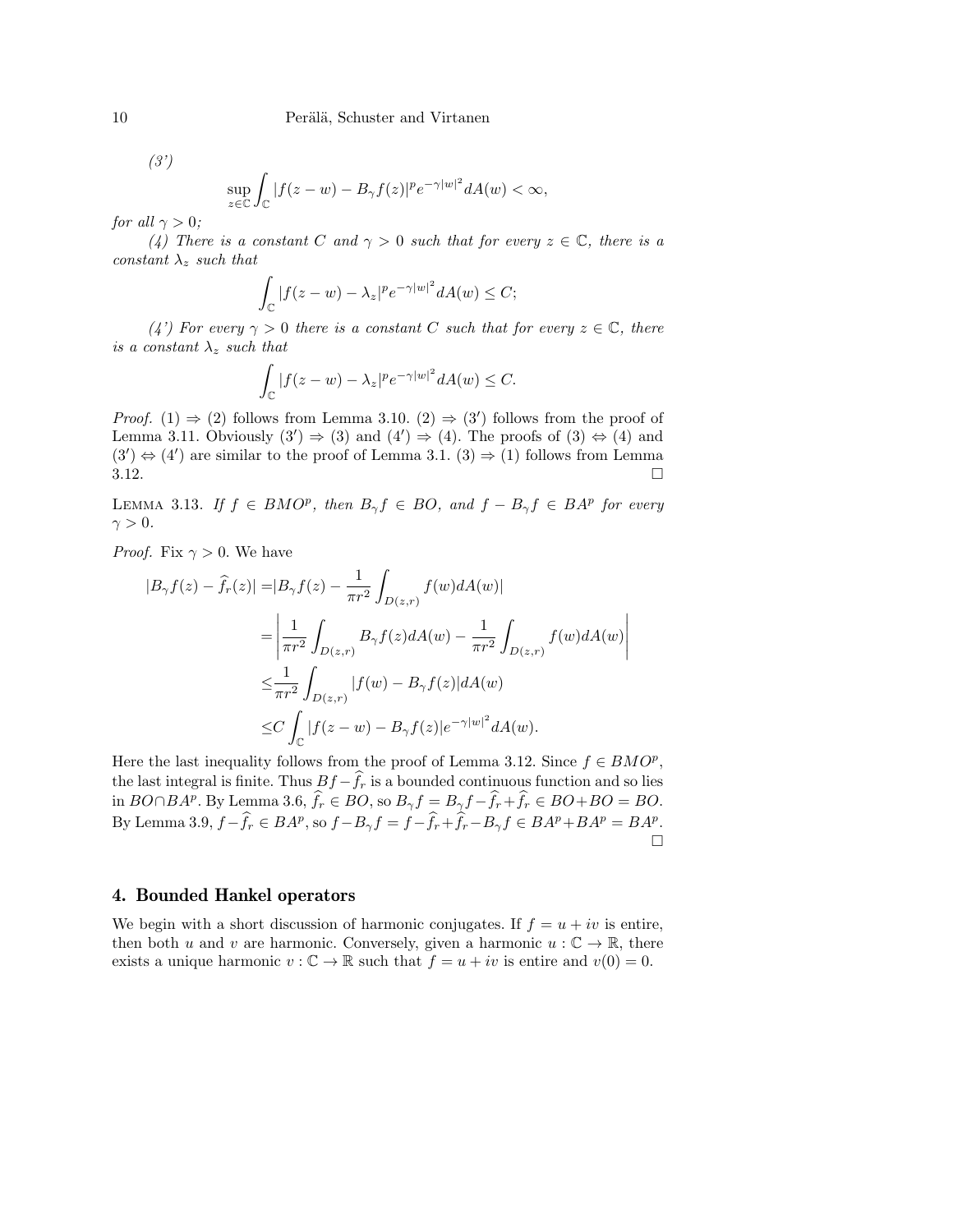LEMMA 4.1. Let  $u : \mathbb{C} \to \mathbb{R}$  be harmonic. If  $u \in L^p_\gamma$  for  $p \in (1, \infty)$  and  $\gamma > 0$ , then  $v \in L^p_\gamma.$ 

*Proof.* Looking at the proof of Theorem 4.1 of [6], one obtains for  $r < 1$  a  $C > 0$ such that

$$
\int_0^{2\pi} |v(re^{i\theta})|^p d\theta \le C \int_0^{2\pi} |u(re^{i\theta})|^p d\theta.
$$

But if  $r > 1$ , consider the dilations  $u_R(z) = u(Rz)$  and  $v_R(z) = v(Rz)$  for large enough R. Of course, both u and  $u_R$  always belong to the hardy space  $h^p$  of the unit circle. Now,

$$
\int_0^{2\pi} |v(re^{i\theta})|^p d\theta = \int_0^{2\pi} |v_R(se^{i\theta})|^p d\theta \le C \int_0^{2\pi} |u_R(se^{i\theta})|^p d\theta = C \int_0^{2\pi} |u(re^{i\theta})|^p d\theta,
$$

where R is chosen so that  $s := r/R < 1$ . Now, inevitably

$$
\int_0^{2\pi} |v(re^{i\theta})|^p r e^{-(p/2)r^2} d\theta \le C \int_0^{2\pi} |u(re^{i\theta})|^p r e^{-(p/2)r^2} d\theta.
$$

The rest follows from evaluating the norms in polar coordinates.

 $\Box$ 

COROLLARY 4.2. Let  $p \in (1,\infty)$  and  $\gamma > 0$ . Suppose  $f = u + iv$  is entire and that  $u \in L^p_\gamma$ . Then  $f \in F^p_\gamma$ . Moreover, there exists  $C > 0$  such that  $||f - f(0)||_{p,\gamma} \leq$  $||u||_{p,\gamma}$ .

In what follows, if the possible values of  $p$  are not indicated, we assume that  $p\in(1,\infty).$ 

Recall that the Bergman projection  $P$  is given by

$$
Pg(z) = \int_{\mathbb{C}} g(w)e^{\gamma z \bar{w}} e^{-|w|^2} dA(w).
$$

If  $f \in \tau^p$ , then the Hankel operator with symbol f is given for  $g \in F_{\gamma}^p$  by

$$
H_f g(z) = (I - P)(fg)(z).
$$

Note that we can also write

$$
H_f g(z) = \int_{\mathbb{C}} (f(z) - f(w)) g(w) e^{\gamma z \bar{w}} e^{-\gamma |w|^2} dA(w).
$$

LEMMA 4.3. If  $f \in BA^p$ , then  $H_f$  is bounded on  $F_{\gamma}^p$ .

*Proof.* By Lemma 3.8,  $M_f$  is bounded  $F^p_\gamma \to L^p_\gamma$ . Since P is bounded, we obtain the desired result.  $\Box$ 

LEMMA 4.4. If  $f \in BO$ , then  $H_f$  is bounded on  $F^p_\gamma$  for every  $p \in [1, \infty]$ .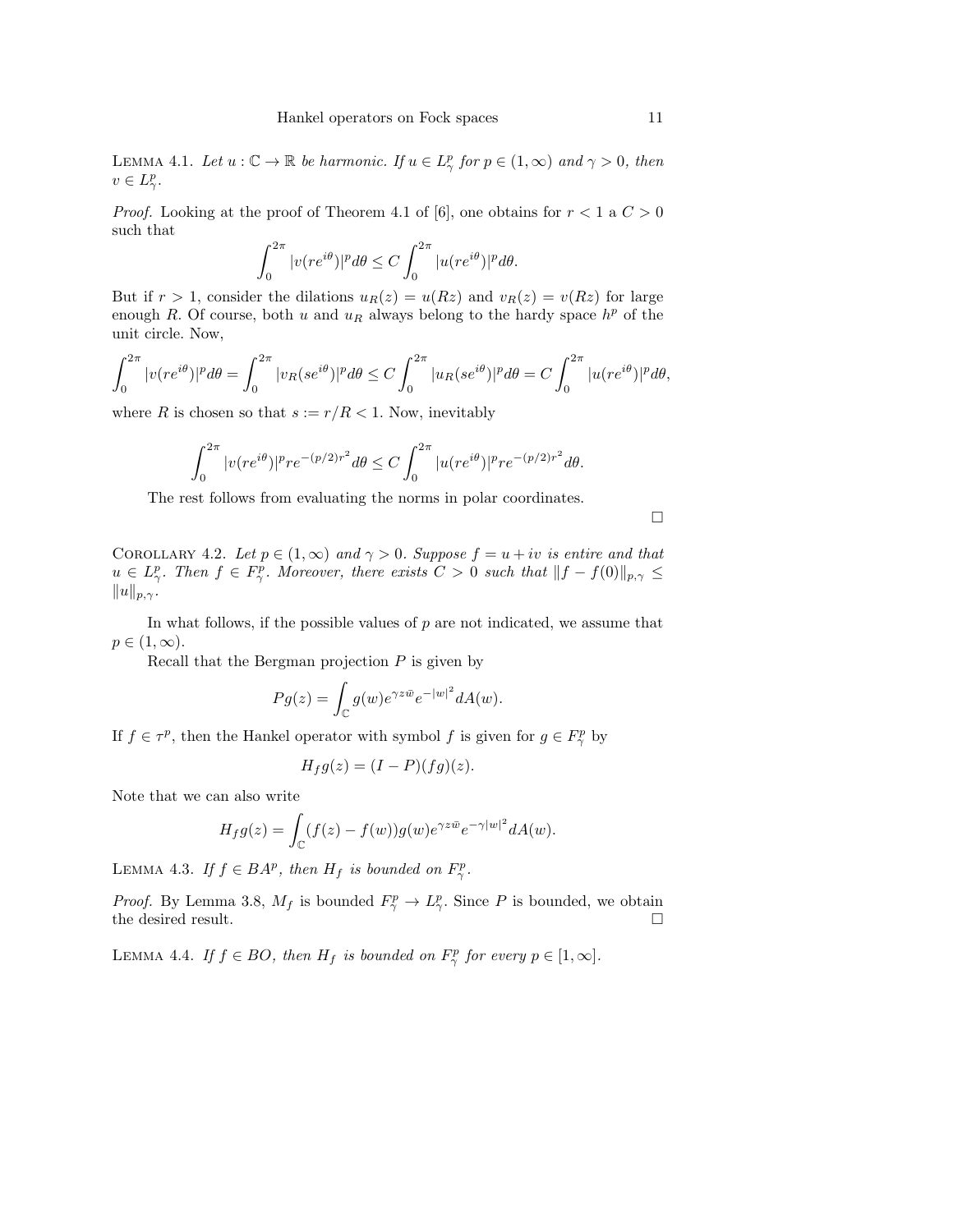#### 12 Perälä, Schuster and Virtanen

Proof. By Lemma 3.4

$$
|H_f(g)(z)| \leq C \int_{\mathbb{C}} (|z-w|+1)|e^{\gamma z \bar{w}} g(w)|e^{-\gamma |w|^2} dA(w).
$$

There are  $C>0$  and  $\epsilon>0$  such that

$$
|e^{\gamma z \bar{w}}| \leq C e^{(\gamma/2)|z|^2 + (\gamma/2)|w|^2 - \epsilon |z - w|}.
$$

Therefore, we arrive at

$$
|H_f(g)(z)|^p e^{-(p\gamma/2)|z|^2}
$$
  
\n
$$
\leq C e^{-(p-1)\gamma/2)|z|^2} \left| \int_{\mathbb{C}} (|z-w|+1)|g(w)|e^{-(\gamma/2)|w|^2} e^{-\epsilon |z-w|} dA(w) \right|^p
$$
  
\n
$$
\leq C e^{-(p-1)\gamma/2)|z|^2} \left\{ \int_{\mathbb{C}} |g(w)|^p e^{-(\gamma p/2)|w|^2} dA(w) \right\} \left\{ \int_{\mathbb{C}} |z-w|^q e^{-q\epsilon |z-w|} dA(w) \right\}^{p/q}
$$
  
\n
$$
\leq C e^{-(p-1)\gamma/2)|z|^2} \|g\|_{p,\gamma}^p.
$$

If  $1 < p < \infty$  and  $1/p + 1/q = 1$ , we get the desired result by integrating with respect to z.

If  $p = 1$ , we use the above reasoning together with Fubini and proceed as follows.

$$
\int_{\mathbb{C}} |H_f(g)(z)|^p e^{-(\gamma/2)|z|^2} dA(z)
$$
\n
$$
\leq C \int_{\mathbb{C}} |g(w)| e^{-(\gamma/2)|w|^2} dA(w) \int_{\mathbb{C}} (|z-w|+1) e^{-\epsilon |z-w|} dA(z)
$$
\n
$$
\leq C \|g\|_{1,\gamma}.
$$

By similar arguments, one can also show that

$$
|H_f(g)(z)|e^{-(\gamma/2)|z|^2} \leq \int_{\mathbb{C}} (|z-w|+1)e^{-\epsilon|z-w|} dA(z) \|g\|_{\infty,\gamma} \leq C \|g\|_{\infty,\gamma}.
$$

The result is now proven for all  $p \in [1, \infty]$ .

 $\Box$ 

THEOREM 2. Let  $f \in \tau^p$ . Then  $f \in BMO^p$  if and only if the operators  $H_f$  and  $H_{\bar{f}}$  are both bounded  $F_{\gamma}^p \to L_{\gamma}^p$ .

*Proof.* If  $f \in BMO^p$ , then so is  $\overline{f}$  and it follows from the previous two lemmas that  $H_f$  and  $H_{\bar{f}}$  are bounded.

Suppose now that  $H_f$  and  $H_{\bar{f}}$  are both bounded. Without loss of generality, we may then assume that f is real-valued. Recall that  $k_z(w) = e^{\gamma \bar{z}w - (\gamma/2)|z|^2}$  are unit vectors in  $F^p_\gamma$  and so we have  $C > 0$  such that

$$
||fk_z - P(fk_z)||_{p,\gamma} = ||H_f(k_z)||_{p,\gamma} \leq C.
$$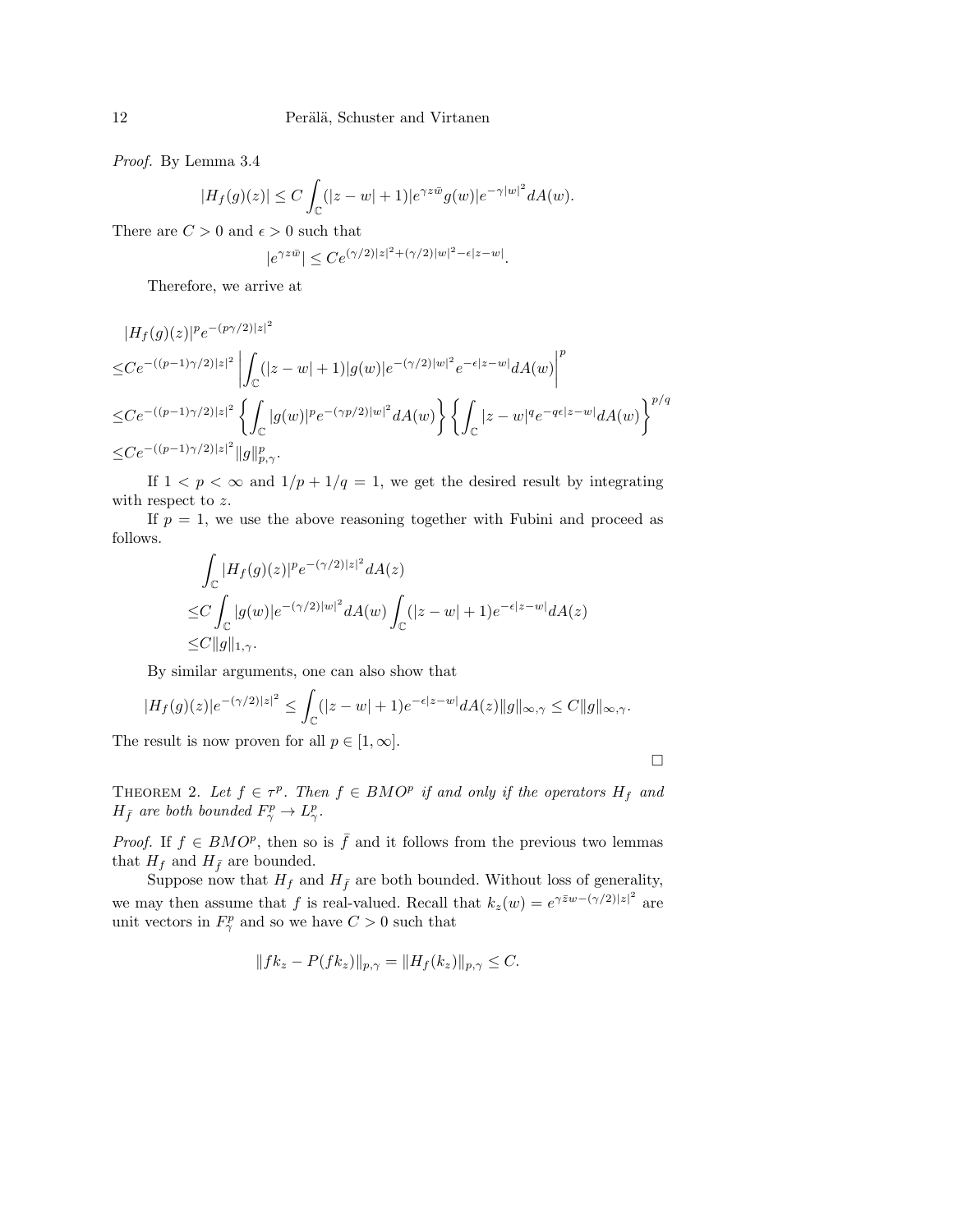Note that  $k_z(z - w) = 1/k_z(w)$  and

$$
e^{-\gamma(p/2)|z-w|^2} = e^{-\gamma(p/2)|z|^2 - \gamma(p/2)|w|^2 + \gamma(p/2)z\bar{w} + \gamma(p/2)\bar{z}w}.
$$

Thus, by a change of variables  $w \mapsto z - w$ , one obtains

$$
C^{p} \geq ||fk_{z} - P(fk_{z})||_{p,\gamma}^{p}
$$
  
=  $\int_{\mathbb{C}} |f(z - w) - e^{-(\gamma/2)|z|^{2}} P(fk_{z})(z - w)|^{p} e^{-(p\gamma/2)|w|^{2}} dA(w)$ 

Setting  $g_z(w) = e^{-(\gamma/2)|z|^2} P(f k_z)(z - w)$ , one obtains

$$
\sup_{z \in \mathbb{C}} \int_{\mathbb{C}} |f(z - w) - g_z(w)|^p e^{-(p\gamma/2)|w|^2} dA(w) \le C^p.
$$

Since f is real-valued, then the imaginary part of  $g_z$  must belong  $L^p_\gamma$  and so

$$
||g_z - g_z(0)||_{p,\gamma} \le M
$$

for every  $z \in \mathbb{C}$  and some  $M > 0$ . Applying triangle inequality and the main theorem of the previous section with  $\lambda_z = g_z(0)$ , one sees that  $f \in BMO^p$ .  $\Box$ 

#### 5. VMO and compact Hankel operators

In this section we study VMO and compactness of Hankel operators. The results and their proofs are completely analogous to the results of the previous two sections. A great deal of details is therefore omitted and left for the reader to verify.

Define  $VMO_r^p$  to be the set of  $L_{loc}^p$  integrable functions f such that

$$
\lim_{z \to \infty} \frac{1}{\pi r^2} \int_{D(z,r)} |f(w) - \hat{f}_r(z)|^p dA(w) = 0.
$$

Let  $VO_r \subset BO_r$  be the set of continuous functions in  $\mathbb C$  such that

$$
\lim_{z \to \infty} \omega_r(f) = 0.
$$

Let  $VA_r^p$  be the set of functions f on  $\mathbb C$  such that  $\lim_{z\to\infty} \widehat{f}_r(z) = 0$ . The space  $VA_r^p$  is related to the space of vanishing Carleson measures on Fock spaces, see [7], [10].

Similarly to the section 3, it can be shown that  $VO<sub>r</sub>$  and  $VA<sup>p</sup><sub>r</sub>$  are independent of r and we will write  $VO$  and  $VA<sup>p</sup>$ , respectively. The following results are also analogous to the BMO-setting.

LEMMA 5.1. Let  $f \in VMO^p$ . Then (1)  $B_{\gamma} f \in BO$  for every  $\gamma > 0$ ; (2)  $f_r \in BO$  for every  $r > 0$ ; (3)  $f - B_{\gamma} f \in BA^p$  for every  $\gamma > 0$ ; (4)  $f - \hat{f}_r \in BA^p$  for every  $r > 0$ .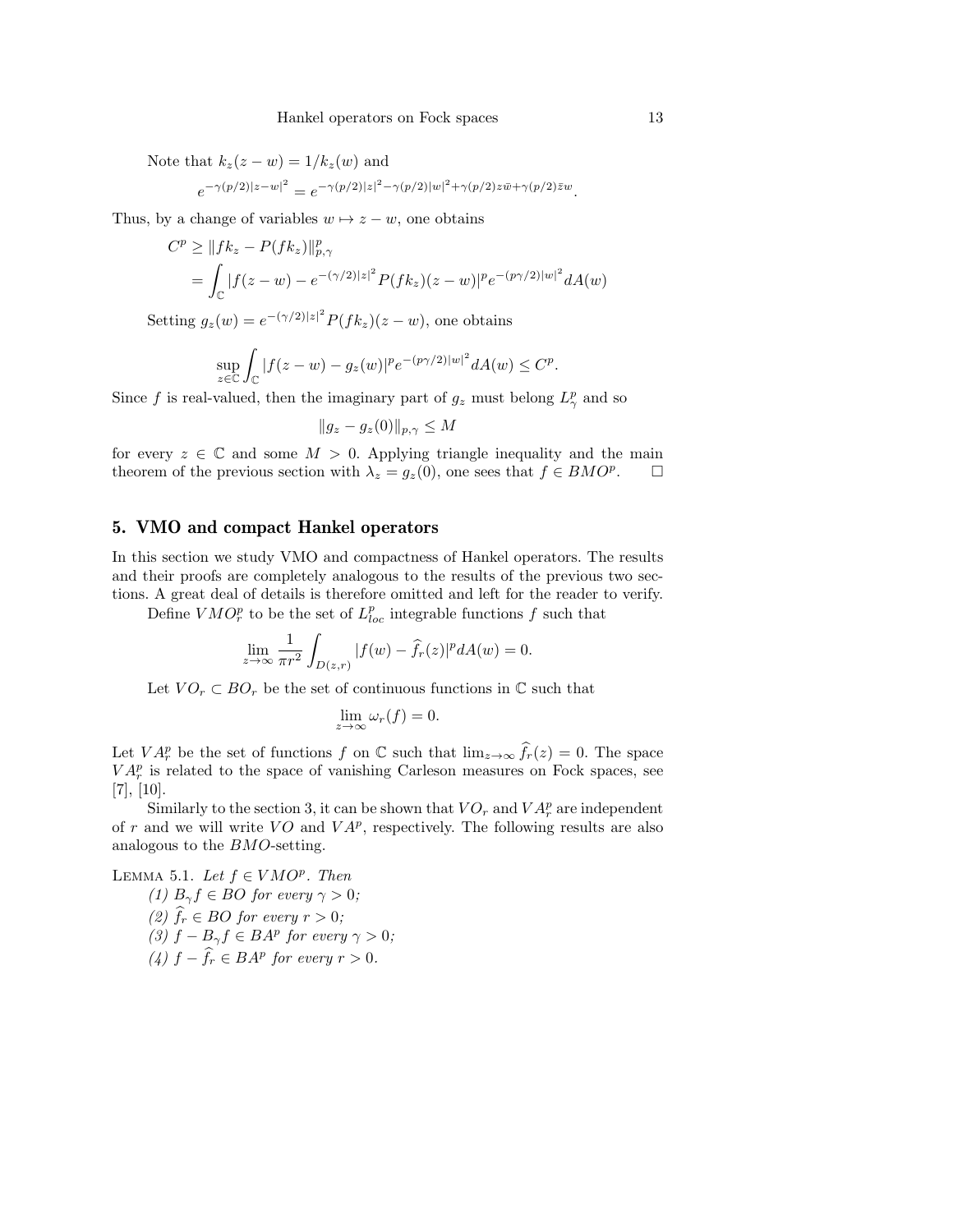THEOREM 3. Let  $p \geq 1$ . Then the following are equivalent:

(1)  $f \in VMO^p$ ; (2)  $f ∈ VO + VA<sup>p</sup>$ ; (3) limz→∞ <sup>Z</sup>

$$
\lim_{\eta \to \infty} \int_{\mathbb{C}} |f(z - w) - B_{\gamma} f(z)|^p e^{-\gamma |w|^2} dA(w) = 0,
$$

for some  $\gamma > 0$ ;  $(3')$ 

$$
\lim_{z \to \infty} \int_{\mathbb{C}} |f(z - w) - B_{\gamma} f(z)|^p e^{-\gamma |w|^2} dA(w) = 0,
$$

for all  $\gamma > 0$ ;

(4) There is a  $\gamma > 0$  such that for every  $z \in \mathbb{C}$ , there is a constant  $\lambda_z$  such that

$$
\lim_{z \to \infty} \int_{\mathbb{C}} |f(z - w) - \lambda_z|^p e^{-\gamma |w|^2} dA(w) = 0;
$$

(4') For every  $\gamma > 0$  and every  $z \in \mathbb{C}$ , there is a constant  $\lambda_z$  such that

$$
\lim_{z \to \infty} \int_{\mathbb{C}} |f(z - w) - \lambda_z|^p e^{-\gamma |w|^2} dA(w) = 0.
$$

THEOREM 4. Let  $f \in \tau^p$ . Then the operators  $H_f$  and  $H_{\bar{f}}$  are compact if and only if  $f \in VMO^p$ .

*Proof.* Suppose first that  $f \in V\mathcal{A}^p$ . But then  $|f|^p dA$  is vanishing Carleson, so the multiplication operators  $M_f$  and  $M_{\bar{f}}$  are compact  $F_{\gamma}^p \to L_{\gamma}^p$ . From the boundedness of the projection P, it follows that  $H_f$  and  $H_{\bar{f}}$  are both compact.

If  $f \in VO$ , we refer to Lemma 5.1 of [2]. It follows that both  $H_f$  and  $H_{\bar{f}}$  can be approximated in norm by Hankel operators with symbols having a compact support. Therefore, both operators are compact. In conclusion, we have shown that if  $f \in VMO^p$ , then  $H_f$  and  $H_{\bar{f}}$  are compact.

As for the other direction. Note that  $k_z \to 0$  weakly, as  $z \to \infty$ . But now

$$
||H_f k_z||_{p,\gamma} \to 0 \text{ and } ||H_{\bar{f}} k_z||_{p,\gamma} \to 0,
$$

as  $z \to \infty$ . By reasoning similar to that in Theorem 2, it follows that

$$
\int_{\mathbb{C}} |f(z-w) - g_z(0)|^p e^{-(\gamma p/2)|w|^2} dA(w) \to 0,
$$
  
VMO<sup>p</sup>.

#### References

as  $z \to \infty$ , so  $f \in$ 

- [1] Bauer, W., Hilbert-Schmidt Hankel operators on the Segal-Bargmann space. Proc. Amer. Math. Soc. 132 (2004), no. 10, 2989–2996 (electronic).
- [2] Bauer, W., Mean Oscillation and Hankel Operators on the Segal-Bargmann Space. Integr. equ. oper. theory 52 (2005), 1–15.